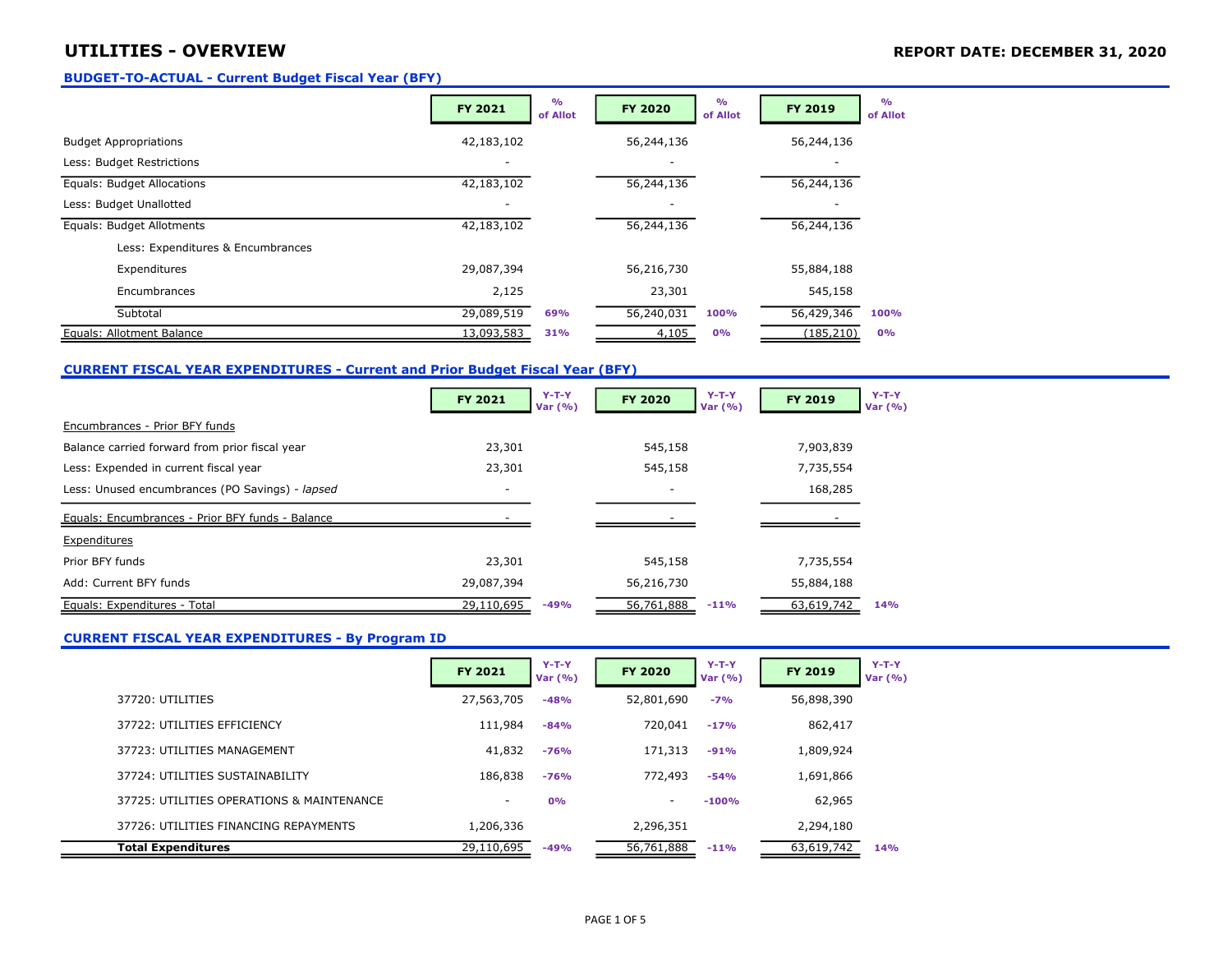## EXPENDITURE DETAIL - Program ID 37720: UTILITIES REPORT DATE: DECEMBER 31, 2020

### CURRENT FISCAL YEAR EXPENDITURES - By Object Code & Vendor

|                                                 |            | $Y-T-Y$ |                | $Y-T-Y$ |            | $Y-T-Y$ |
|-------------------------------------------------|------------|---------|----------------|---------|------------|---------|
|                                                 | FY 2021    | Var (%) | <b>FY 2020</b> | Var (%) | FY 2019    | Var (%) |
| <b>5001: ELECTRICITY</b>                        |            |         |                |         |            |         |
| 020425: HAWAIIAN ELECTRIC COMPANY               | 10,237,420 |         | 21,220,258     |         | 23,916,549 |         |
| 019800: HELCO                                   | 2,357,010  |         | 5,326,637      |         | 6,235,344  |         |
| 028865: MAUI ELECTRIC COMPANY LTD               | 2,135,895  |         | 5,186,075      |         | 5,415,113  |         |
| 011135: KAUAI ISLAND UTILITY COOPERATIVE        | 551,861    |         | 1,172,121      |         | 1,220,607  |         |
| 009476: CASTLE & COOKE COMMERCIAL INC           | 74,544     |         | 330,692        |         | 259,855    |         |
| Charges - Schools on Military Bases             | 176,314    |         | 702,620        |         | 377,174    |         |
| Charges - Various Misc Vendors                  | 1,685      |         | 8,789          |         | 251,177    |         |
| Energy Rebates                                  | (71, 034)  |         | (374, 114)     |         | (164, 714) |         |
| Use of Facilities/Collections for Utilities     | (11,661)   |         | (494, 158)     |         | (578, 259) |         |
| <b>SUBTOTAL</b>                                 | 15,452,034 | $-53%$  | 33,078,920     | $-10%$  | 36,932,846 | 6%      |
| 5002: ALTERNATIVE ENERGY COST                   |            |         |                |         |            |         |
| 143055: RC ENERGY HDOE LLC                      | 1,345,959  |         | 2,533,245      |         | 2,588,071  |         |
| 147438: KEC OHANA SOLAR FUND 2014 LLC           | 559,918    |         | 1,040,742      |         | 1,103,696  |         |
| 144729: RC ENERGY HDOE PHASE 3 LLC              | 398,312    |         | 731,634        |         | 731,971    |         |
| 147526: RC ENERGY HDOE LLC                      | 360,000    |         | 676,285        |         | 680,836    |         |
| 145890: DOE HAWAII SOLAR 2013 LLC               | 261,674    |         | 478,495        |         | 458,508    |         |
| <b>SUBTOTAL</b>                                 | 2,925,863  | $-46%$  | 5,460,400      | $-2%$   | 5,563,082  | 4%      |
| 5101: GAS                                       |            |         |                |         |            |         |
| 018020: HAWAIIGAS                               | 309,243    |         | 268,658        |         | 339,244    |         |
| 033485: AMERIGAS PROPANE LP (OAHU)              | 70,757     |         | 65,992         |         | 98,886     |         |
| 028888: AMERIGAS (MAUI)                         | 11,072     |         | 20,956         |         | 31,284     |         |
| Charges - Various Misc Vendors                  | (419)      |         | 38,597         |         | 142,391    |         |
| <b>SUBTOTAL</b>                                 | 390,653    | $-1%$   | 394,203        | $-36%$  | 611,805    | 12%     |
| 5102: CAFETERIA GAS                             |            |         |                |         |            |         |
| 018020: HAWAIIGAS                               | 238,331    |         |                |         |            |         |
| 033485: AMERIGAS PROPANE LP (OAHU)              | 28,184     |         |                |         |            |         |
| 028888: AMERIGAS (MAUI)                         | 1,728      |         |                |         |            |         |
| <b>SUBTOTAL</b>                                 | 268,243    | 100%    |                | 0%      |            | 0%      |
| <b>5201: WATER</b>                              |            |         |                |         |            |         |
| 007660: BOARD OF WATER SUPPLY                   | 2,434,001  |         | 3,908,022      |         | 3,873,605  |         |
| 014695: COUNTY OF MAUI - DEPARTMENT OF WATER    | 884,250    |         | 1,406,481      |         | 1,119,580  |         |
| 014700: DEPT OF WATER SUPPLY - COUNTY OF HAWAII | 301,858    |         | 591,538        |         | 716,900    |         |
| 014690: DEPARTMENT OF WATER - COUNTY OF KAUAI   | 178,601    |         | 327,984        |         | 333,997    |         |
| Charges - Schools on Military Bases             | 54,275     |         | 144,430        |         | 115,699    |         |
| Charges - Various Misc Vendors                  | 105,476    |         | 213,570        |         | 166,456    |         |
| <b>SUBTOTAL</b>                                 | 3,958,461  | $-40%$  | 6,592,025      | 4%      | 6,326,237  | 0%      |
| <b>5301: SEWER</b>                              |            |         |                |         |            |         |
| 007660: BOARD OF WATER SUPPLY                   | 3,297,226  |         | 5,180,928      |         | 5,688,223  |         |
| 014695: COUNTY OF MAUI - DEPARTMENT OF WATER    | 789,790    |         | 1,284,068      |         | 984,725    |         |
| 013286: COUNTY OF HAWAII - DIRECTOR OF FINANCE  | 83,618     |         | 177,036        |         | 191,997    |         |
| 013315: COUNTY OF MAUI - SOLID WASTE            | 2,646      |         | 7,957          |         | 1,140      |         |
| 013295: COUNTY OF KAUAI - DEPARTMENT OF FINANCE | 57,981     |         | 117,373        |         | 94,202     |         |
| 142969: HAWAII AMERICAN WATER COMPANY           | 44,272     |         | 61,959         |         | 84,550     |         |
| 143380: HAWAII WATER SERVICE COMPANY            | 65,897     |         | 94,381         |         | 105,107    |         |
| 021713: HAWAII HOUSING FINANCE & DEVELOPMENT CO |            |         |                |         |            |         |
| 146401: PUHI SEWER & WATER COMPANY              | 21,658     |         | 42,276         |         | 37,471     |         |
| Charges - Schools on Military Bases             | 102,658    |         | 172,147        |         | 217,630    |         |
| Charges - Various Misc Vendors                  | 90,211     |         | 134,951        |         | 58,453     |         |
| <b>SUBTOTAL</b>                                 | 4,555,957  | $-37%$  | 7,273,076      | $-3%$   | 7,463,498  | 1%      |
| Other Miscellaneous Object Codes                | 280,737    |         | 3,066          |         | 754        |         |
| Payroll Expenditures                            |            |         |                |         | 168        |         |
| <b>Total Expenditures</b>                       | 27,563,705 | $-48%$  | 52,801,690     | $-7%$   | 56,898,390 | 4%      |
|                                                 |            |         |                |         |            |         |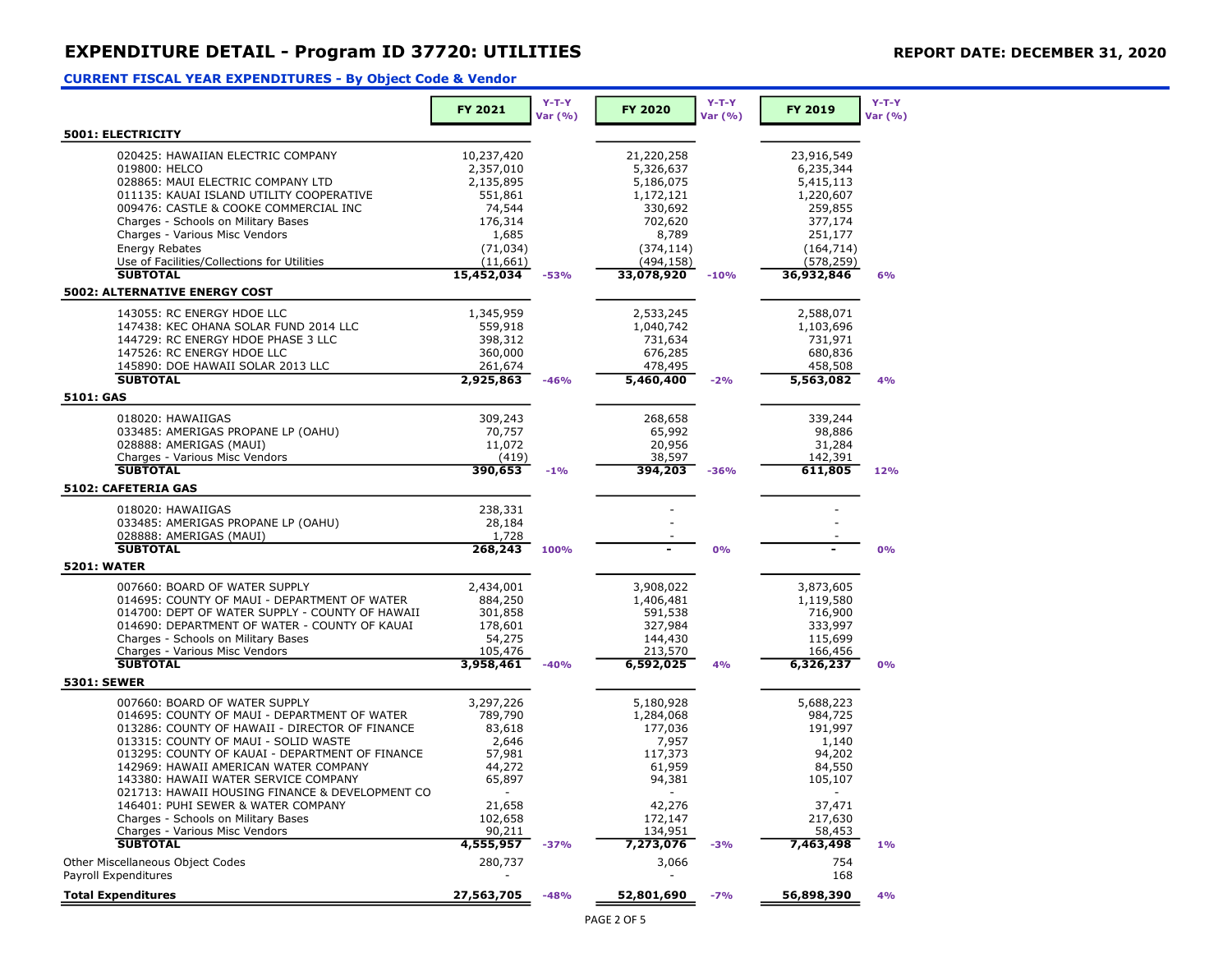## COST & USAGE - 5001: ELECTRICITY **EXAMPLE 2018** REPORT DATE: DECEMBER 31, 2020

### $COST($ \$)

| 1,939,990<br>2,609,448<br>2,484,131<br>Fiscal Month 01 - JULY<br>$-26%$<br>9%<br><b>5%</b><br>\$.<br>NOTES:<br>Æ.<br>2,192,103<br>3,034,865<br>2,972,496<br>Fiscal Month 02 - AUGUST<br>$-28%$<br>2%<br>10%<br>Source data for Utilities - 5001: Electricity -<br>Fiscal Month 03 - SEPTEMBER<br>2,677,003<br>3,670,420<br>3,602,474<br>9%<br>$-27%$<br>2%<br>\$.<br>\$.<br>Cost & Usage report are actual billed<br>2,645,326<br>3,554,208<br>3,776,092<br>Fiscal Month 04 - OCTOBER<br>17%<br>$-26%$<br>$-6%$<br>amounts. Cost (\$) totals will differ from<br>2,702,720<br>3,630,123<br>3,374,387<br>Fiscal Month 05 - NOVEMBER<br>$-7%$<br>$-20%$<br>14%<br>2,510,228<br>3,276,782<br>3,514,408<br>Fiscal Month 06 - DECEMBER<br><b>18%</b><br>$-23%$<br>$-7%$<br>$\mathcal{F}$<br>timing of payment of invoices.<br>2,933,496<br>Fiscal Month 07 - JANUARY<br>2,868,674<br>13%<br>$-100%$<br>$-2%$<br>Æ.<br>2,797,569<br>Fiscal Month 08 - FEBRUARY<br>2,973,915<br>$-4%$<br>6%<br>$-100%$<br>2,624,666<br>Fiscal Month 09 - MARCH<br>2,940,149<br>$-12%$<br>$-100%$<br>12%<br>2,719,262<br>Fiscal Month 10 - APRIL<br>2,140,043<br>$-21%$<br>$-8%$<br>$-100%$<br>3,173,513<br>Fiscal Month 11 - MAY<br>1,887,649<br>3%<br>$-100%$<br>$-41%$<br>3,085,525<br>Fiscal Month 12 - JUNE<br>1,816,892<br>6%<br>$-41%$<br>$-100%$ |  | <b>FY 2021</b> | $Y-T-Y$<br>Var (%) | FY 2020 | $Y-T-Y$<br>Var (%) | FY 2019 | $Y-T-Y$<br>Var (%) |                                             |
|----------------------------------------------------------------------------------------------------------------------------------------------------------------------------------------------------------------------------------------------------------------------------------------------------------------------------------------------------------------------------------------------------------------------------------------------------------------------------------------------------------------------------------------------------------------------------------------------------------------------------------------------------------------------------------------------------------------------------------------------------------------------------------------------------------------------------------------------------------------------------------------------------------------------------------------------------------------------------------------------------------------------------------------------------------------------------------------------------------------------------------------------------------------------------------------------------------------------------------------------------------------------------------------------------------------------------------|--|----------------|--------------------|---------|--------------------|---------|--------------------|---------------------------------------------|
| Total<br>14,667,370<br>37, 313, 755<br>34,147,432<br>$-57%$<br>$-8%$<br>6%                                                                                                                                                                                                                                                                                                                                                                                                                                                                                                                                                                                                                                                                                                                                                                                                                                                                                                                                                                                                                                                                                                                                                                                                                                                       |  |                |                    |         |                    |         |                    | 5001: Electricity on above pages because of |

#### USAGE (KWH)

|                             | <b>FY 2021</b> | $Y-T-Y$<br>Var $(% )$ | <b>FY 2020</b> | $Y-T-Y$<br>Var $(% )$ | <b>FY 2019</b> | $Y-T-Y$<br>Var $(% )$ |
|-----------------------------|----------------|-----------------------|----------------|-----------------------|----------------|-----------------------|
| Fiscal Month 01 - JULY      | 6,004,475      | $-18%$                | 7,331,069      | 6%                    | 6,938,612      | $-10%$                |
| Fiscal Month 02 - AUGUST    | 7,305,576      | $-19%$                | 9,039,244      | 2%                    | 8,841,620      | $-4%$                 |
| Fiscal Month 03 - SEPTEMBER | 9,377,628      | $-20%$                | 11,710,825     | <b>5%</b>             | 11,173,836     | $-9%$                 |
| Fiscal Month 04 - OCTOBER   | 9,072,672      | $-21%$                | 11,542,764     | 0%                    | 11,491,265     | $-1%$                 |
| Fiscal Month 05 - NOVEMBER  | 9,167,769      | $-16%$                | 10,958,538     | $1\%$                 | 10,832,116     | $-4%$                 |
| Fiscal Month 06 - DECEMBER  | 8,619,077      | $-19%$                | 10,687,466     | 4%                    | 10,227,659     | 1%                    |
| Fiscal Month 07 - JANUARY   |                | $-100%$               | 8,942,582      | <b>7%</b>             | 8,323,181      | $-2%$                 |
| Fiscal Month 08 - FEBRUARY  |                | $-100%$               | 8,966,816      | 6%                    | 8,436,574      | $-12%$                |
| Fiscal Month 09 - MARCH     |                | $-100%$               | 8,579,795      | 6%                    | 8,095,504      | $-15%$                |
| Fiscal Month 10 - APRIL     |                | $-100%$               | 5,565,415      | $-32%$                | 8,187,495      | $-11%$                |
| Fiscal Month 11 - MAY       |                | $-100%$               | 4,936,839      | $-49%$                | 9,633,172      | $-4%$                 |
| Fiscal Month 12 - JUNE      |                | $-100%$               | 5,310,618      | $-41%$                | 9,019,830      | $-1%$                 |
| Total                       | 49,547,197     | $-52%$                | 103,571,971    | $-7%$                 | 111,200,864    | $-6%$                 |

#### COST PER USAGE (\$/KWH)

|                             | <b>FY 2021</b>           | $Y-T-Y$<br>Var $(% )$ |    | <b>FY 2020</b> | $Y-T-Y$<br>Var $(% )$ | <b>FY 2019</b> | $Y-T-Y$<br>Var $(% )$ |
|-----------------------------|--------------------------|-----------------------|----|----------------|-----------------------|----------------|-----------------------|
| Fiscal Month 01 - JULY      | 0.3231                   | $-9%$                 | \$ | 0.3559         | $-1\%$                | \$<br>0.3580   | 21%                   |
| Fiscal Month 02 - AUGUST    | 0.3001                   | $-11%$                | \$ | 0.3357         | 0%                    | \$<br>0.3362   | 15%                   |
| Fiscal Month 03 - SEPTEMBER | 0.2855                   | $-9%$                 |    | 0.3134         | $-3%$                 | \$<br>0.3224   | 19%                   |
| Fiscal Month 04 - OCTOBER   | 0.2916                   | $-5%$                 |    | 0.3079         | $-6%$                 | \$<br>0.3286   | 18%                   |
| Fiscal Month 05 - NOVEMBER  | 0.2948                   | $-4%$                 | \$ | 0.3079         | $-8%$                 | \$<br>0.3351   | 18%                   |
| Fiscal Month 06 - DECEMBER  | 0.2912                   | $-5%$                 | \$ | 0.3066         | $-11%$                | \$<br>0.3436   | 18%                   |
| Fiscal Month 07 - JANUARY   | ۰.                       | $-100%$               | \$ | 0.3208         | $-9%$                 | \$<br>0.3524   | 15%                   |
| Fiscal Month 08 - FEBRUARY  | ۰.                       | $-100%$               |    | 0.3317         | 0%                    | \$<br>0.3316   | 9%                    |
| Fiscal Month 09 - MARCH     | ۰.                       | $-100%$               | \$ | 0.3427         | 6%                    | \$<br>0.3242   | 3%                    |
| Fiscal Month 10 - APRIL     | $\overline{\phantom{a}}$ | $-100%$               | \$ | 0.3845         | 16%                   | \$<br>0.3321   | 4%                    |
| Fiscal Month 11 - MAY       | ۰.                       | $-100%$               | \$ | 0.3824         | 16%                   | \$<br>0.3294   | 7%                    |
| Fiscal Month 12 - JUNE      | -                        | $-100%$               |    | 0.3421         | 0%                    | 0.3421         | 7%                    |
| Total                       | 0.2960                   | $-10%$                |    | 0.3297         | $-2%$                 | 0.3356         | 13%                   |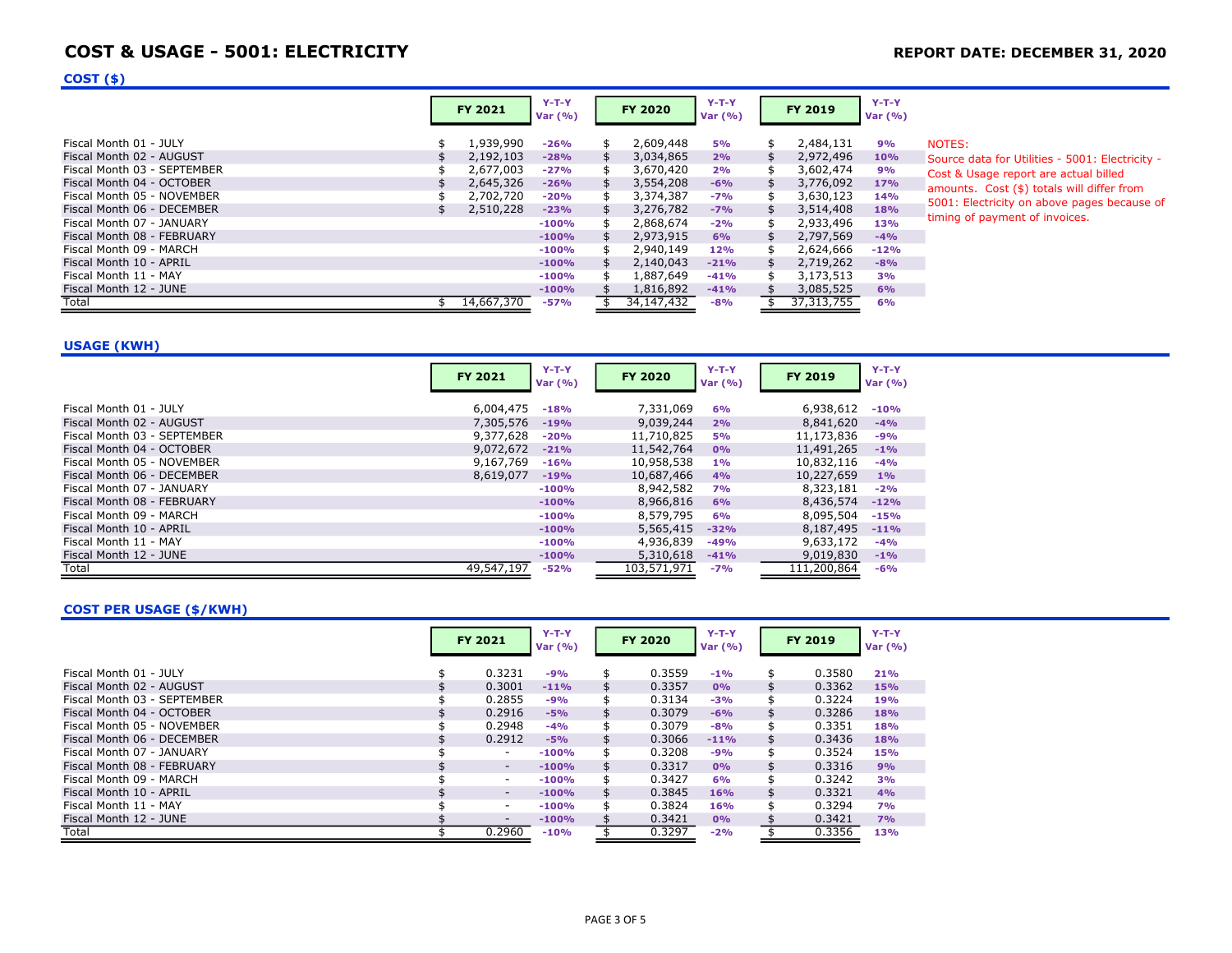# COST & USAGE - 5002: ALTERNATIVE ENERGY **REPORT DATE: DECEMBER 31, 2020**

### $COST($ \$)

|                                                                                                                                                                                                                                                                                                                                                         | <b>FY 2021</b>                                                              | $Y-T-Y$<br>Var (%)                                                                                                  | <b>FY 2020</b>                                                                                                                                | $Y-T-Y$<br>Var (%)                                                                                               |                                        | FY 2019                                                                                                                                       | $Y-T-Y$<br>Var $(% )$                                                                           |                                                                                                                                                                                                                                                    |
|---------------------------------------------------------------------------------------------------------------------------------------------------------------------------------------------------------------------------------------------------------------------------------------------------------------------------------------------------------|-----------------------------------------------------------------------------|---------------------------------------------------------------------------------------------------------------------|-----------------------------------------------------------------------------------------------------------------------------------------------|------------------------------------------------------------------------------------------------------------------|----------------------------------------|-----------------------------------------------------------------------------------------------------------------------------------------------|-------------------------------------------------------------------------------------------------|----------------------------------------------------------------------------------------------------------------------------------------------------------------------------------------------------------------------------------------------------|
| Fiscal Month 01 - JULY<br>Fiscal Month 02 - AUGUST<br>Fiscal Month 03 - SEPTEMBER<br>Fiscal Month 04 - OCTOBER<br>Fiscal Month 05 - NOVEMBER<br>Fiscal Month 06 - DECEMBER<br>Fiscal Month 07 - JANUARY<br>Fiscal Month 08 - FEBRUARY<br>Fiscal Month 09 - MARCH<br>Fiscal Month 10 - APRIL<br>Fiscal Month 11 - MAY<br>Fiscal Month 12 - JUNE<br>Total | 520,129<br>541,400<br>513,927<br>411,259<br>513,927<br>363,010<br>2,863,651 | $-6%$<br>1%<br>9%<br>$-9%$<br>39%<br>7%<br>$-100%$<br>$-100%$<br>$-100%$<br>$-100%$<br>$-100%$<br>$-100%$<br>$-47%$ | 553,417<br>535,160<br>473,154<br>451,693<br>368,833<br>339,339<br>351,433<br>400,886<br>416,771<br>507,320<br>552,389<br>498,653<br>5,449,048 | 13%<br>22%<br><b>14%</b><br>13%<br><b>5%</b><br>$-4%$<br>$-13%$<br>$-1%$<br>$-17%$<br>$-4%$<br>6%<br>$-1%$<br>3% | \$<br>\$<br>\$<br>\$<br>\$<br>\$<br>\$ | 490,361<br>437,555<br>415,095<br>399,276<br>350,562<br>353,475<br>403,520<br>406,248<br>500,967<br>526,946<br>519,764<br>501,469<br>5,305,238 | 7%<br>$-12%$<br>$-8%$<br>5%<br>3%<br>10%<br>6%<br>31%<br>28%<br>29%<br>15%<br>27%<br><b>11%</b> | NOTES:<br>Source data for Utilities - 5002: Alternative<br>Energy - Cost & Usage report are actual<br>billed amounts. Cost (\$) totals will differ<br>from 5002: Alternative Energy on above<br>pages because of timing of payment of<br>invoices. |

USAGE (KWH)

|                             | <b>FY 2021</b> | $Y-T-Y$<br>Var $(% )$ | <b>FY 2020</b> | $Y-T-Y$<br>Var $(% )$ | <b>FY 2019</b> | $Y-T-Y$<br>Var (%) |
|-----------------------------|----------------|-----------------------|----------------|-----------------------|----------------|--------------------|
| Fiscal Month 01 - JULY      | 2,248,916      | -6%                   | 2,402,117      | 6%                    | 2,265,340      | 6%                 |
| Fiscal Month 02 - AUGUST    | 2,342,478      | 0%                    | 2,341,909      | 16%                   | 2,024,769      | $-13%$             |
| Fiscal Month 03 - SEPTEMBER | 2,220,074      | 7%                    | 2,069,811      | 8%                    | 1,919,504      | $-8%$              |
| Fiscal Month 04 - OCTOBER   | 1,811,377      | $-8%$                 | 1,976,468      | 10%                   | 1,796,094      | 1%                 |
| Fiscal Month 05 - NOVEMBER  | 2,220,074      | 37%                   | 1,616,719      | 3%                    | 1,571,047      | 0%                 |
| Fiscal Month 06 - DECEMBER  | 1,569,472      | 5%                    | 1,488,088      | $-7%$                 | 1,594,608      | 6%                 |
| Fiscal Month 07 - JANUARY   |                | $-100%$               | 1,518,647      | $-11%$                | 1,698,177      | $-3%$              |
| Fiscal Month 08 - FEBRUARY  |                | $-100%$               | 1,749,104      | $1\%$                 | 1,733,533      | 21%                |
| Fiscal Month 09 - MARCH     |                | $-100%$               | 1,794,602      | $-16%$                | 2,140,334      | 19%                |
| Fiscal Month 10 - APRIL     |                | $-100%$               | 2,183,031      | $-5%$                 | 2,290,077      | 22%                |
| Fiscal Month 11 - MAY       |                | $-100%$               | 2,380,885      | <b>5%</b>             | 2,257,472      | 8%                 |
| Fiscal Month 12 - JUNE      |                | $-100%$               | 2,147,822      | $-1%$                 | 2,180,309      | 22%                |
| Total                       | 12,412,391     | $-48%$                | 23,669,203     | $1\%$                 | 23,471,264     | 6%                 |

#### COST PER USAGE (\$/KWH)

|                             | <b>FY 2021</b>           | $Y-T-Y$<br>Var $(% )$ |    | <b>FY 2020</b> | $Y-T-Y$<br>Var $(% )$ | <b>FY 2019</b> | $Y-T-Y$<br>Var $(% )$ |
|-----------------------------|--------------------------|-----------------------|----|----------------|-----------------------|----------------|-----------------------|
| Fiscal Month 01 - JULY      | 0.2313                   | 0%                    | \$ | 0.2304         | 6%                    | \$<br>0.2165   | 1%                    |
| Fiscal Month 02 - AUGUST    | 0.2311                   | $1\%$                 | \$ | 0.2285         | 6%                    | \$<br>0.2161   | 1%                    |
| Fiscal Month 03 - SEPTEMBER | 0.2315                   | 1%                    | \$ | 0.2286         | 6%                    | \$<br>0.2163   | 1%                    |
| Fiscal Month 04 - OCTOBER   | 0.2270                   | $-1\%$                |    | 0.2285         | 3%                    | \$<br>0.2223   | 4%                    |
| Fiscal Month 05 - NOVEMBER  | 0.2315                   | 1%                    | \$ | 0.2281         | 2%                    | \$<br>0.2231   | 4%                    |
| Fiscal Month 06 - DECEMBER  | 0.2313                   | 1%                    | \$ | 0.2280         | 3%                    | \$<br>0.2217   | 3%                    |
| Fiscal Month 07 - JANUARY   | ۰.                       | $-100%$               | \$ | 0.2314         | $-3%$                 | \$<br>0.2376   | 9%                    |
| Fiscal Month 08 - FEBRUARY  | $\overline{\phantom{a}}$ | $-100%$               | \$ | 0.2292         | $-2%$                 | \$<br>0.2343   | 8%                    |
| Fiscal Month 09 - MARCH     | ۰.                       | $-100%$               | \$ | 0.2322         | $-1%$                 | \$<br>0.2341   | 7%                    |
| Fiscal Month 10 - APRIL     | ۰.                       | $-100%$               | \$ | 0.2324         | 1%                    | \$<br>0.2301   | 6%                    |
| Fiscal Month 11 - MAY       | ۰.                       | $-100%$               | \$ | 0.2320         | 1%                    | \$<br>0.2302   | 7%                    |
| Fiscal Month 12 - JUNE      | -                        | $-100%$               |    | 0.2322         | 1%                    | 0.2300         | 4%                    |
| Total                       | 0.2307                   | 0%                    |    | 0.2302         | 2%                    | 0.2260         | <b>5%</b>             |